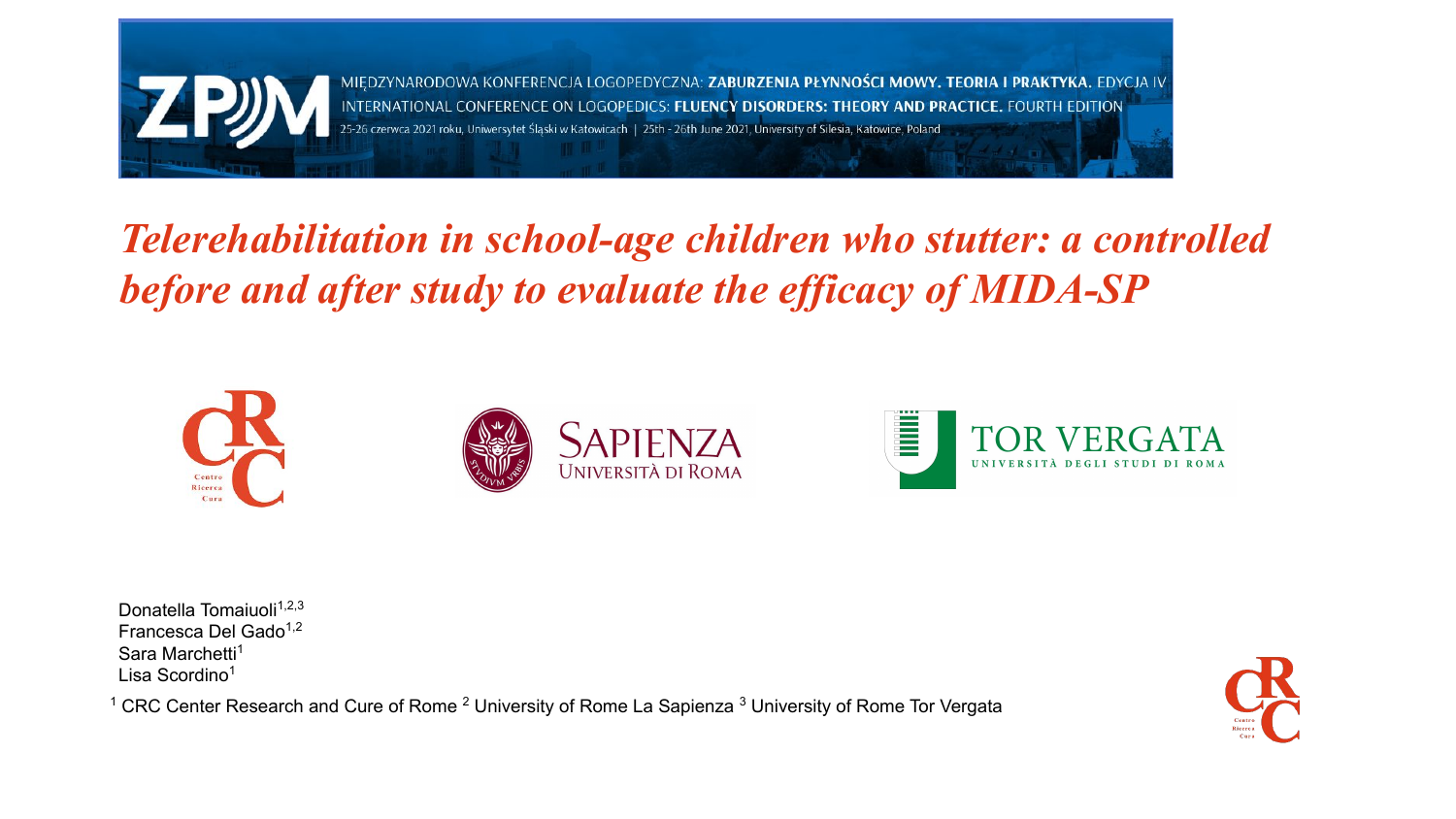In March 2020, due to **Covid-19** (Ludwig & Zarbock, 2020), the Italian Government has banned any kind of travel throughout the national territory. Faced with this pandemic, the Italian health system had also necessarily to **reorganize the delivery of the services**. In order to ensure continuity of treatment, telerehabilitation was introduced.

**Telerehabilitation** consists in the delivery of clinical and rehabilitation services through **modern communication technologies**, such as: telephone, email, chat, applications and live-stream videoconferencing platforms, such as Skype (ASHA, 2019b).

There are several **advantages** brought by this different mode of delivery (Coufal, 2017; Covert, 2018; Weidner, 2020):

- removal of geographical barriers
- minimizing the limitations given by mobility
- 
- reduction in costs<br>• elimination of travel time and waiting time in the waiting room
- overcoming the difficulties given by the finding of resources

#### **BACKGROUND DESCROUND PURPOSE OF THE STUDY** THE STUDY

While there are numerous efficacy studies from other countries (eg. Australia, Turkey), in Italy the effectiveness of telerehabilitation in the field of stuttering has never been investigated.

Moreover, international studies have only minimally focused on school age group (7-13 years).

So, the aims of this study are:

to compare the effectiveness of **MIDA-Stuttering Program** (Tomaiuoli, 2012) provided in **telepractice** and **in-clinic** therapy delivery in two school age groups

To report a **first experience** of telerehabilitation in Italy in the stuttering field

**12**

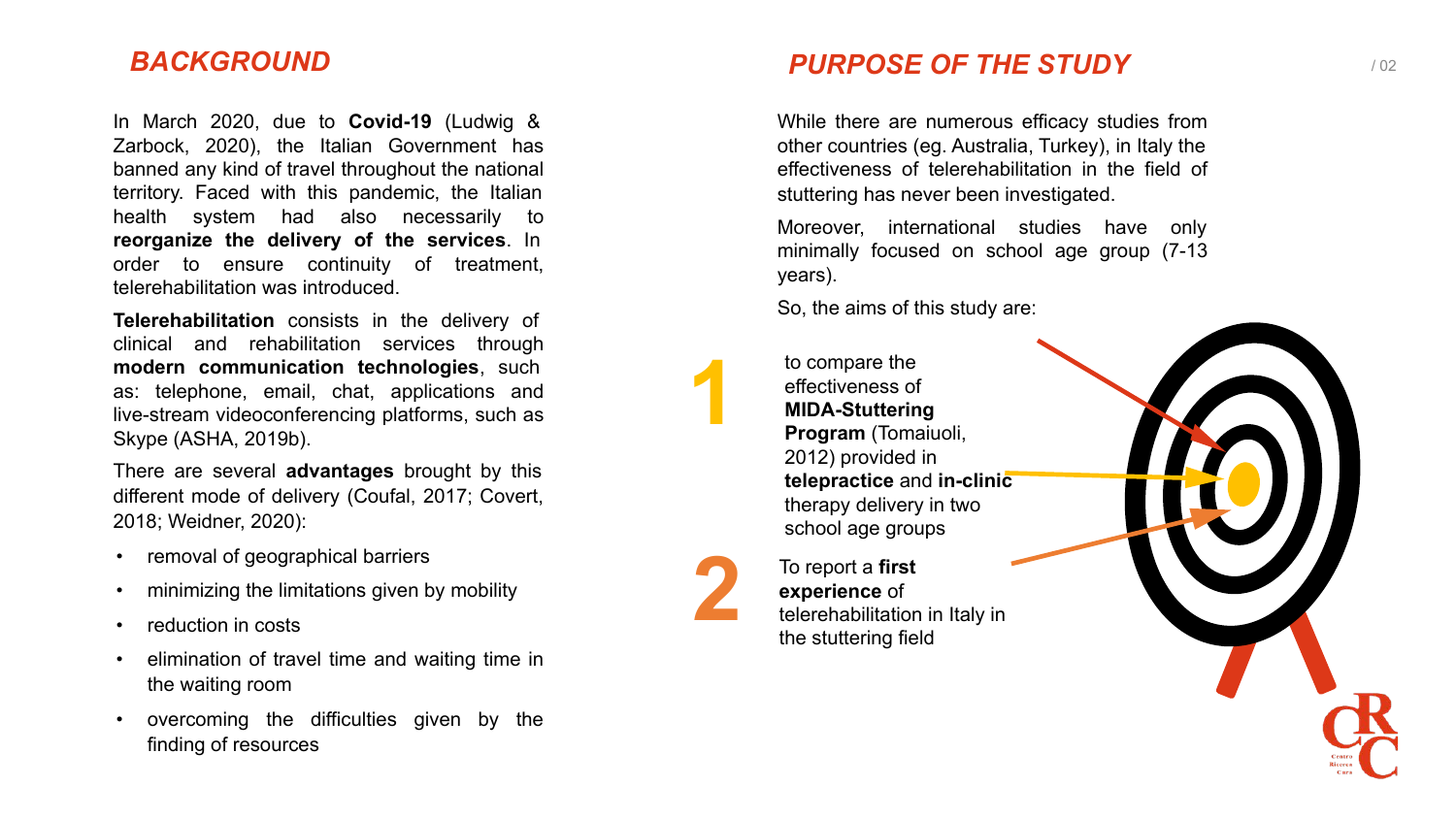#### *METHOD*

#### *Tipology of study*

The study is a **non-randomized controlled before and after study**

#### *Participants*





| <b>Historical control group</b> |                                                  | <b>Experimental group</b> |                                     |
|---------------------------------|--------------------------------------------------|---------------------------|-------------------------------------|
| number                          | 8 cws                                            | number                    | 8 CWS                               |
| age                             | 7 - 10.5 years                                   | age                       | $6.9 - 10.4$ years                  |
| age<br>mean                     | 8.8 years                                        | age<br>mean               | 8 years                             |
| sex                             | 7 males and 1<br>female                          | sex                       | males                               |
| treatment                       | in-clinic MIDA-SP at<br><b>CRC based in Rome</b> | treatment                 | telehealth adaptation<br>of MIDA-SP |

#### *Materials*

According to MIDA-SP both *overt* and covert *aspects* were evaluated.

#### SSI-4

This test measures 4 parameters: *frequency*, *duration*, *physical concomitants* and *naturalness* of the individual's speech in two sample of speech (reading and speaking) (Riley, 2009).

### **OASES**

This questionnaire collects information about *General information*, *Reactions to stuttering*, *Communication in daily situations* and *Quality of life* (Yaruss e Quesal, 2006).





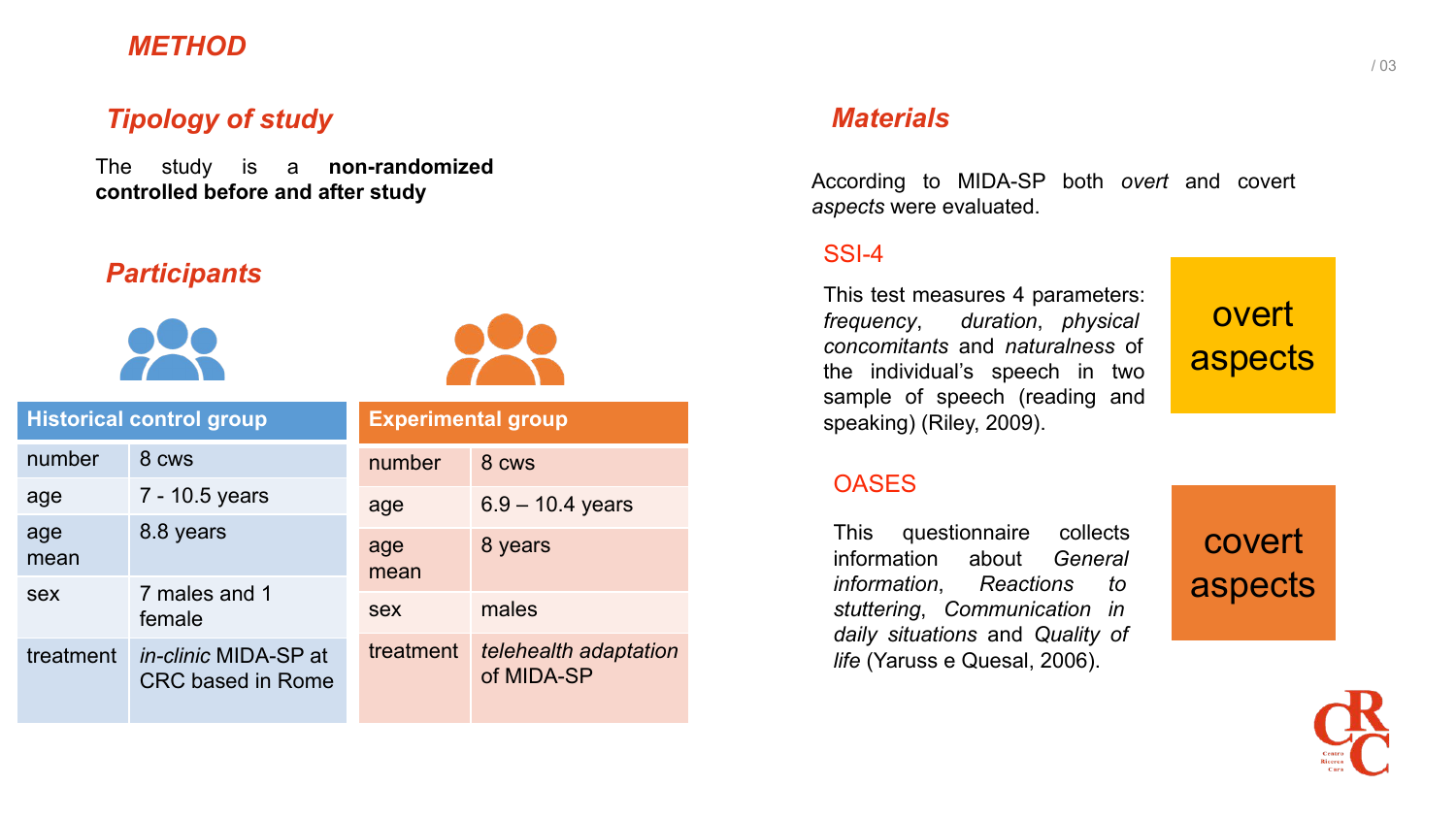

**SSI-4 MEAN SCORE PRE and POST** 

Table 1. SSI-4 mean score pre and post treatment IN-CLINIC and TELEPRACTICE **GROUPS** 

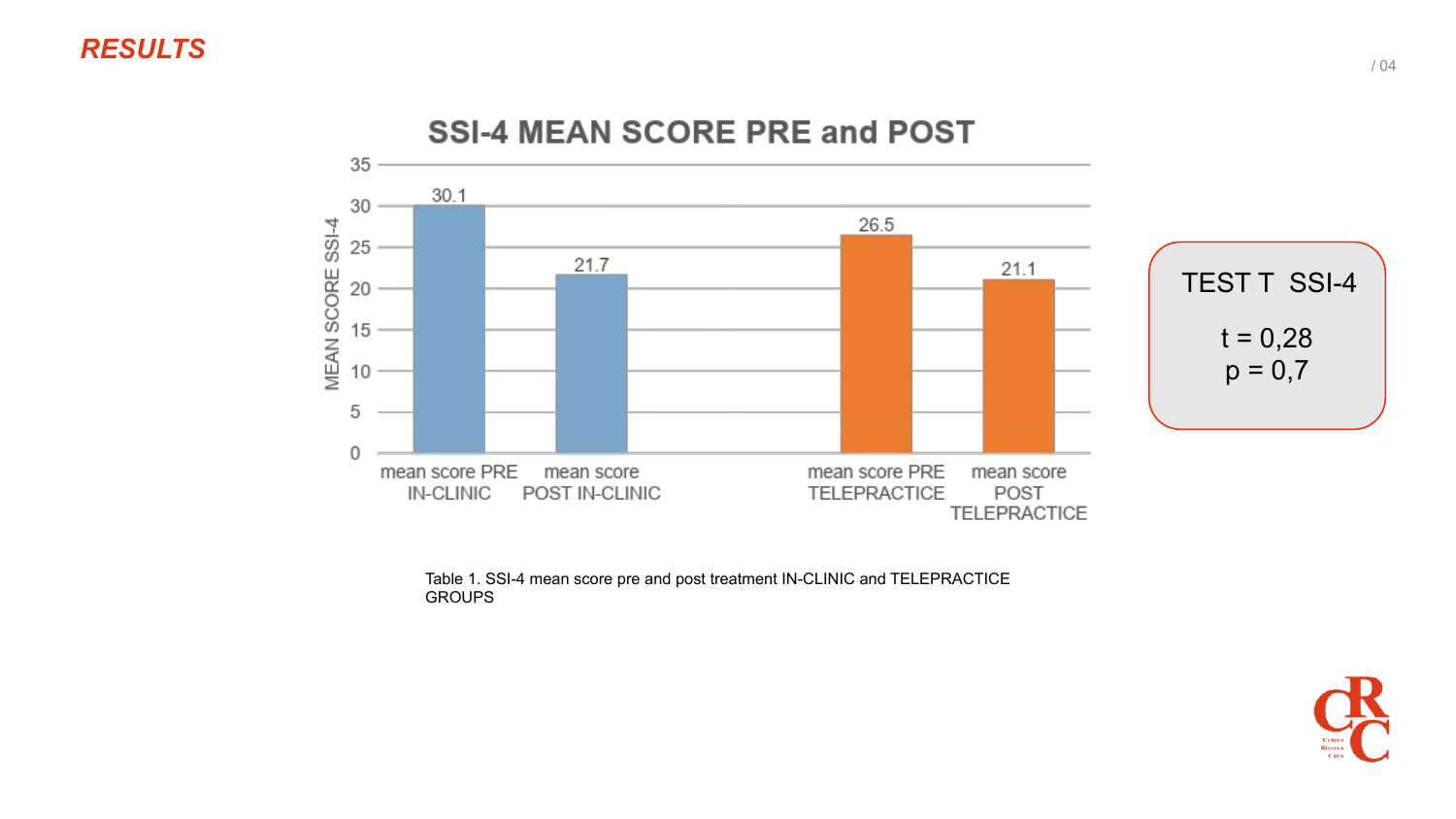

**OASES MEAN SCORE PRE and POST** 

Table 2. OASES Total Score pre and post treatment IN-CLINIC and TELEPRACTICE **GROUP** 

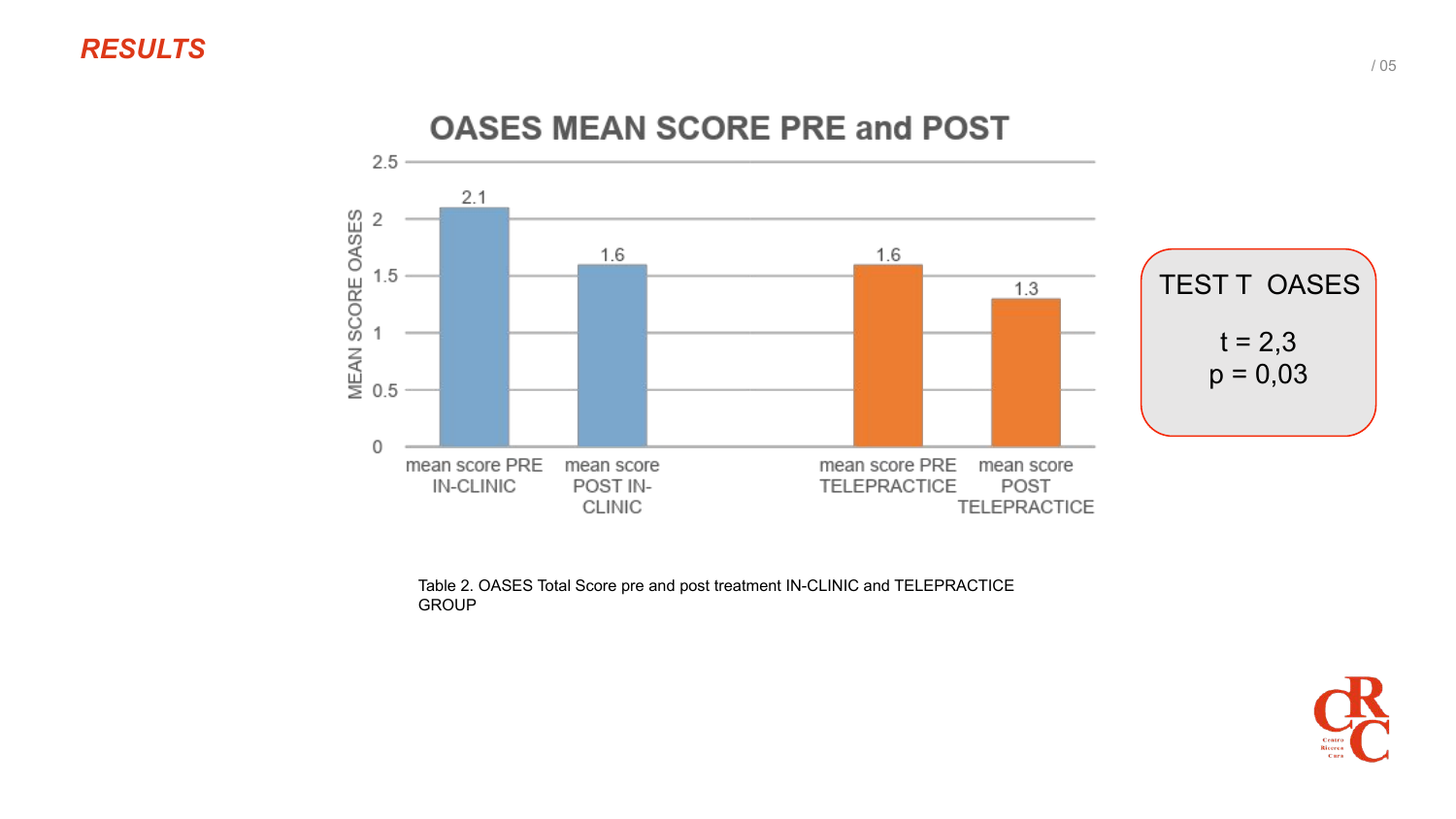

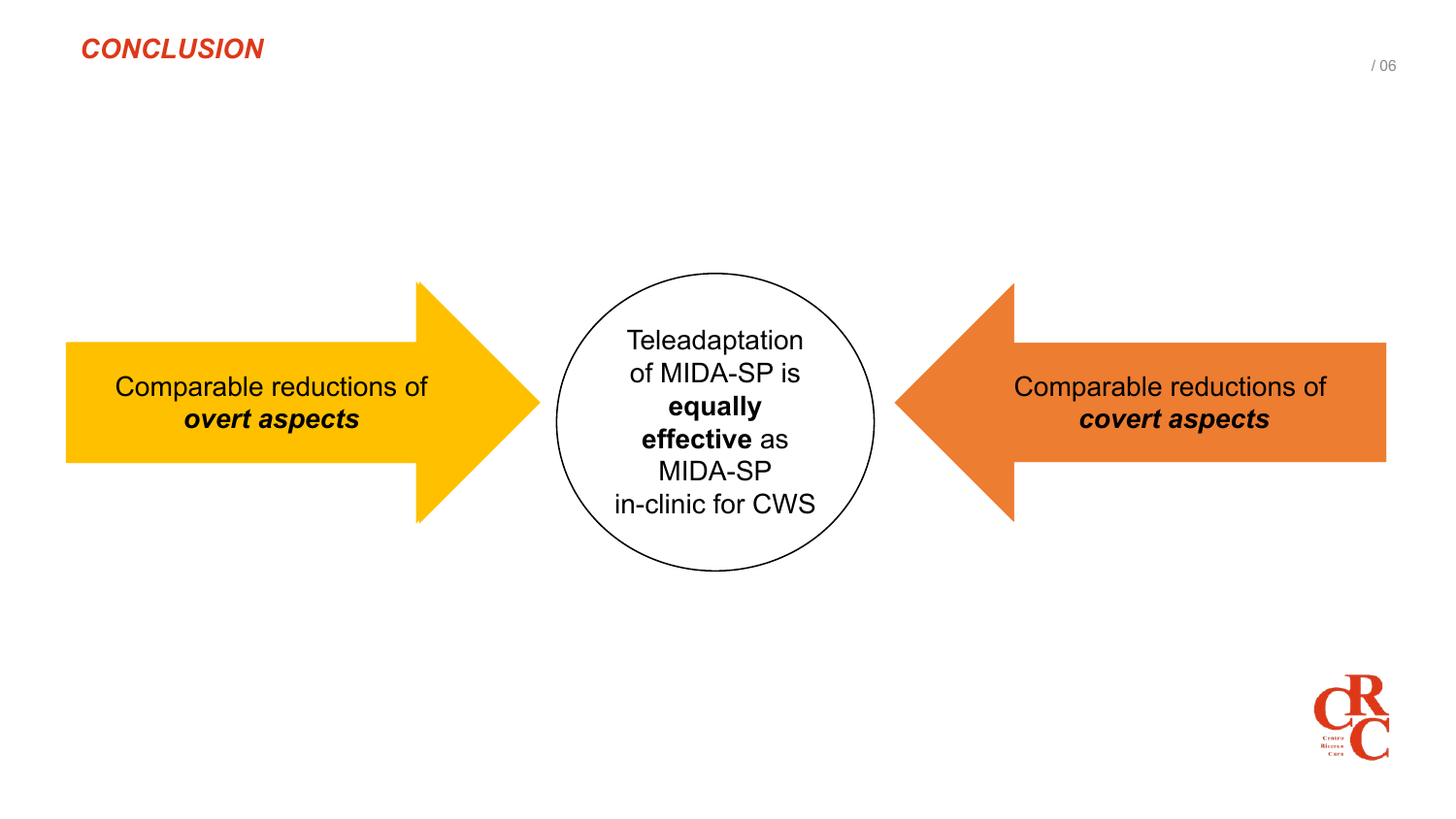#### *REFERENCES*

- American Speech-Language-Hearing Association. (2019b). Tele-practice: Overview. https://www.asha.org/Practice-Portal/ Professional-Issues/Telepractice/
- Coufal K., Parham D., Jakubowitz M., Howell C., Reyers J. (2017), Comparing Traditional Service Delivery and Telepractice for Speech Sound Production Using a Functional Outcome Mesure, American Journal of Speech-Language Pathology
- Covert L., Slevin J.T., Hatterman J., (2018), The Effect of Telerehabilitation on missed appoinment rates, International Journal of Telerehabilitation, vol. 10, n.2
- Lowe, R., O'Brian, S., & Onslow, M. (2013). Review of telehealth stuttering management. Folia phoniatrica et logopaedica : official organ of the International Association of Logopedics and Phoniatrics (IALP), 65(5), 223–238.
- Ludwig S., Zarbock A. (2020) *Coronaviruses and SARS-CoV-2: A Brief Overview*, Anesthesia & Analgesia, Special Article
- Riley, G.D., (2009). Stuttering severity instrument for children and adults (SSI-4) 4th ed. Pro-Ed, Inc.
- Tomaiuoli D. (2015), Balbuzie, fondamenti, valutazione e trattamento dall'infanzia all'età adulta, Trento, Erickson.
- Tomaiuoli D. et al. (2012). A multidimensional, integrated, differentiated, art-mediated stuttering programme. The Science and Prcatice of Stuttering Treatment- A symposium. West Sussex, UK: Wiley-Blackwell.
- Weidner K., Lowman J., (2020), *Telepractice fon Adult Speech-Language Phatology Services: A Systematic Review*, Perspectives, vol. 5, pp. 326-338
- Yaruss, J. S., & Quesal, R. W. (2006). Overall Assessment of the Speaker's Experience of Stuttering (OASES): documenting multiple outcomes in stuttering treatment. Journal of fluency disorders, 31(2), 90–115.

7